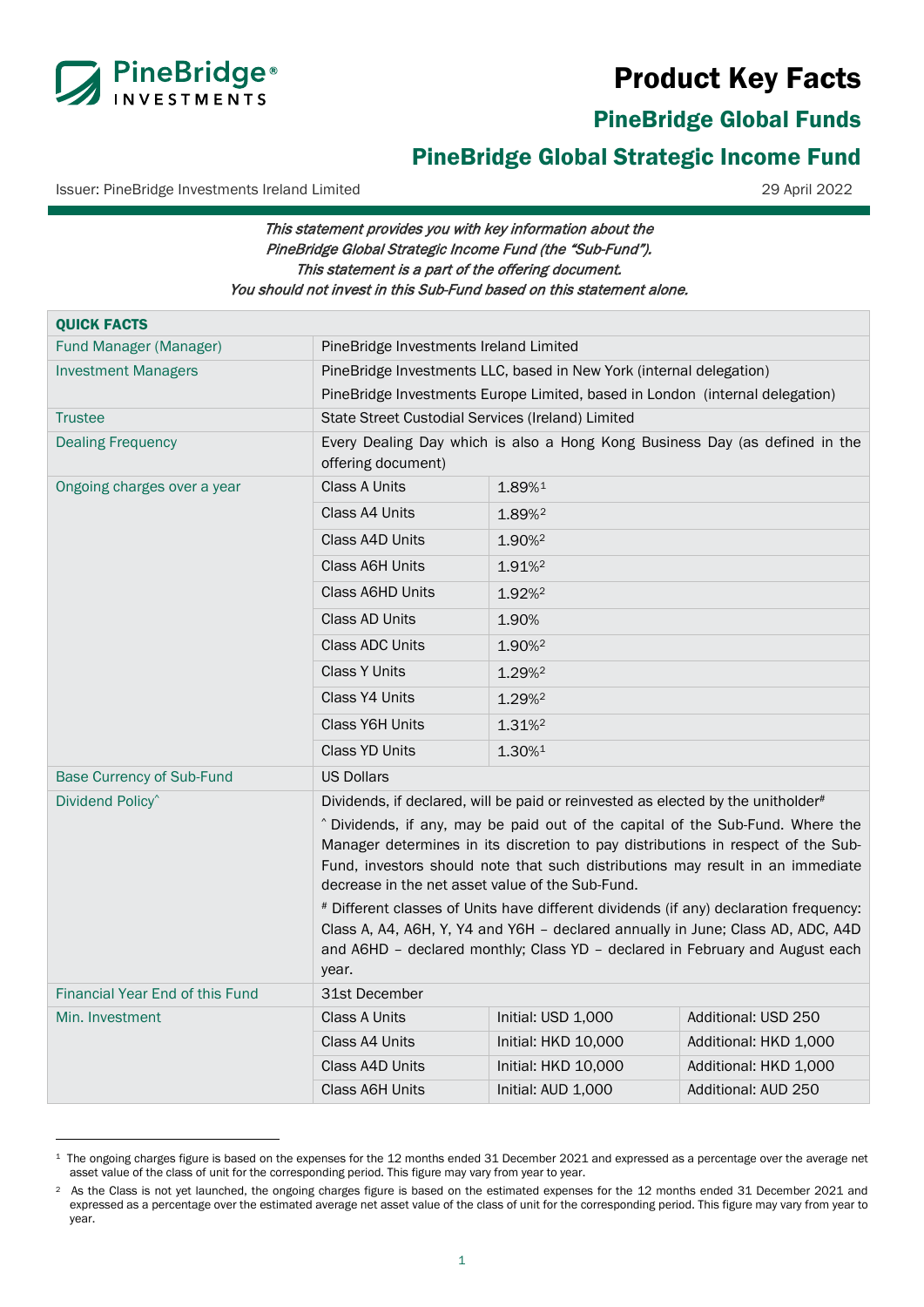#### PineBridge Global Strategic Income Fund

|  | Class A6HD Units     | Initial: AUD 1,000      | Additional: AUD 250    |
|--|----------------------|-------------------------|------------------------|
|  | Class AD Units       | Initial: USD 1,000      | Additional: USD 250    |
|  | Class ADC Units      | Initial: USD 1,000      | Additional: USD 250    |
|  | <b>Class Y Units</b> | Initial: USD 1,000,000  | <b>Additional: Nil</b> |
|  | Class Y4 Units       | Initial: HKD 10,000,000 | <b>Additional: Nil</b> |
|  | Class Y6H Units      | Initial: AUD 1,000,000  | Additional: Nil        |
|  | Class YD Units       | Initial: USD 1,000,000  | <b>Additional: Nil</b> |

## WHAT IS THIS PRODUCT?

PineBridge Global Strategic Income Fund is a Sub-Fund of the PineBridge Global Funds (the "Fund"). The Fund is constituted in the form of a unit trust. It is domiciled in Ireland and its home regulator is the Central Bank of Ireland.

#### OBJECTIVES AND INVESTMENT STRATEGY

#### **Objectives**

The Sub-Fund seeks a high level of total return and income consistent with conservation of capital through investment in a diversified portfolio of income producing debt securities.

## **Strategy**

The Sub-Fund is an actively managed fund. The Sub-Fund will seek to invest 80% of its net asset value in a broad range of securities including investment grade corporate bonds and other corporate debt obligations; US government and agency obligations; asset backed securities and mortgage backed securities; emerging market bonds and other, obligations of corporations, governments and agencies in emerging market countries, non-USD denominated bonds and other obligations of sovereigns other than the Government of the United States and USD denominated US high yield bonds and other corporate debt obligations rated below Baa3 by Moody's or BBB- by S&P.

The Sub-Fund may invest up to 70% of its assets in below-investment grade securities, being securities that are rated below Baa3 by Moody's, or BBB- by S&P. Although the Sub-Fund may invest in securities externally rated below Ca by Moody's or below CC by S&P, the Manager may not assign its own ratings for such securities.

The Sub-Fund may invest up to 30% of its net asset value in debt instruments with loss-absorption features including, but not limited to, certain Additional Tier 1 and Tier 2 capital instruments, external LAC debt instruments under the Financial Institutions (Resolution) (Loss-absorbing Capacity Requirements – Banking Sector) Rules, debt instruments issued under a regime of non-Hong Kong jurisdictions which implements the Financial Stability Board's standards for "Total Loss-absorbing Capacity Term Sheet", non-preferred senior debt instruments, senior or subordinated debt instruments with features of contingent write-down or contingent conversion to ordinary shares on the occurrence of a trigger event.

The Sub-Fund may use financial derivative instruments ("FDIs") including, but not limited to, futures, options, swaps, forwards and warrants for efficient portfolio management (including hedging) and for investment purposes. The Sub-Fund may also invest indirectly in treasuries, or interest rates mostly for the purpose of hedging interest rate risk through the use of swaps, futures, swaptions. The Sub-Fund will not use FDIs extensively for any purpose.

The Sub-Fund does not intend to invest more than 45% of its net asset value in Collective Investment Schemes (including relevant REITs, Unit Trusts and closed-ended funds), this may include up to 25% of its net asset value in Collective Investment Schemes (including relevant REITs) which may, from time to time, have extensive exposure to FDIs. The Sub-Fund will not invest in Undertakings for Collective Investment in Transferable Securities (UCITS) or other Collective Investment Schemes in respect of which the maximum level of management fee which may be charged exceeds 2% of the net asset value per annum of such UCITS or other Collective Investment Schemes. Collective Investment Schemes in which the Sub-Fund will invest may be domiciled in any jurisdiction.

The Sub-Fund has no restrictions as to the proportion of assets allocated to companies of any particular market capitalisation and may invest across a range of economic sectors and industries.

## USE OF DERIVATIVES

The Sub-Fund's net derivative exposure may be up to 50% of its net asset value.

## WHAT ARE THE KEY RISKS?

Investment involves risks. Please refer to the offering document for details including the risk factors.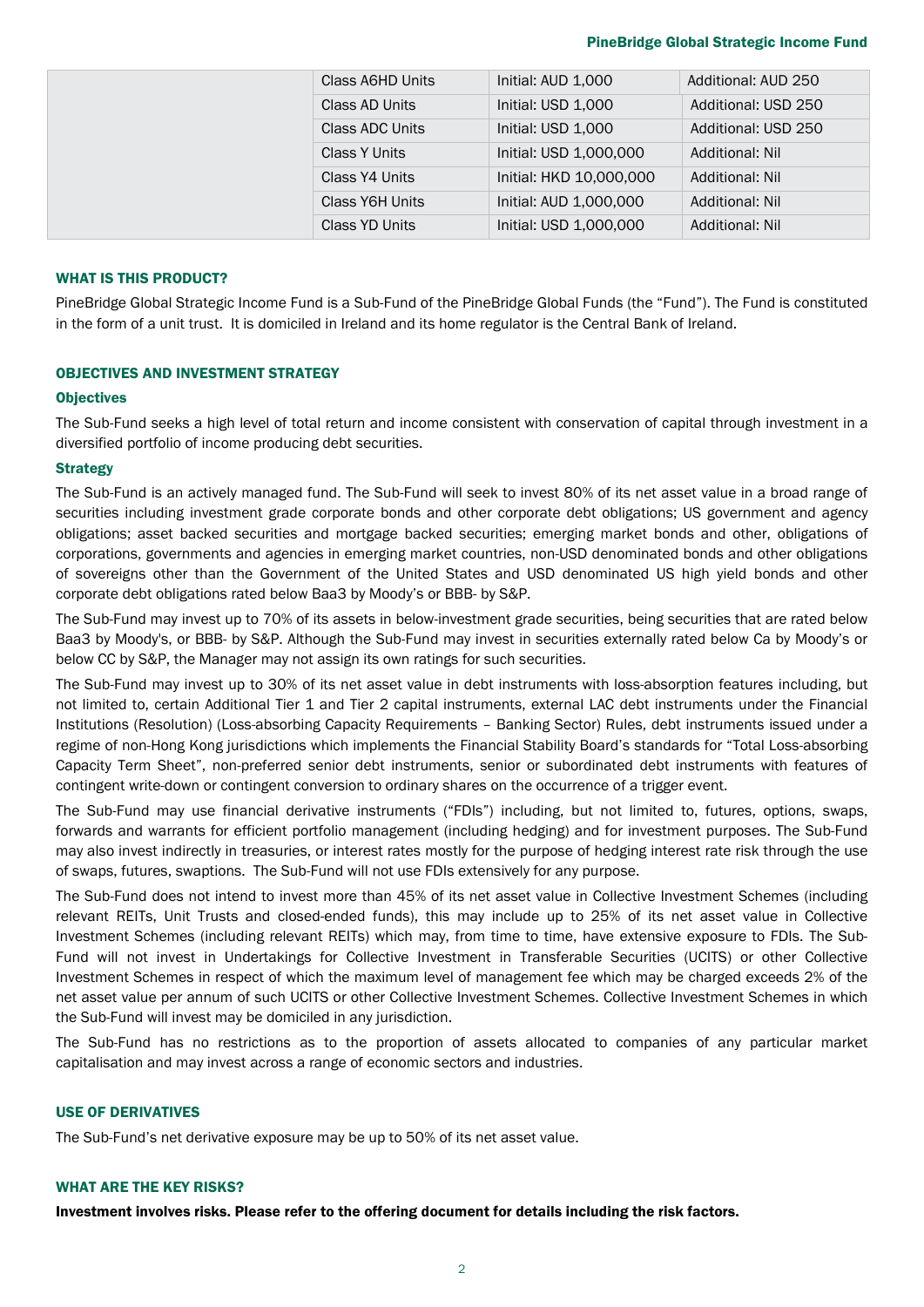## Emerging Markets Risk

- Investment in securities of companies or in certain securities markets considered as "emerging" or "developing" countries or markets involves a relatively higher degree of risk and may be considered speculative due to the absence of, amongst other things, developed legal structures governing private or foreign investments and private property, internationally comparable accounting, auditing and reporting standard and level of information transparency, significant adverse economic developments including substantial depreciation in currency exchange rates or unstable currency fluctuations.
- The size and volume of trading of securities markets of "emerging" or "developing" market issuers are currently small and low or non-existent, which might result in price volatility and lack of liquidity.
- Investments in "emerging" or "developing" markets entail increased risks and special considerations not typically associated with investment in more developed markets which include the possibility of political or social instability, adverse changes in investment or exchange control regulations, expropriation and withholding of dividends at source, liquidity risks, currency risks, taxation risks, settlement risks, custody risks and the likelihood of a high degree of volatility.

## Market Volatility Risk (also known as Price of Securities Risk)

• All types of investments and all markets are at the risk of market volatility based on prevailing economic conditions. Some of the markets or exchanges on which the Sub-Fund may invest may prove to be highly volatile from time to time.

#### Mortgage-Backed Securities (MBS) and Other Asset Backed Securities (ABS) Risk

• MBS and ABS are subject to interest rate, prepayment and extension risks, which affect their price and volatility. Creditworthiness of the issuers may also affect the value of these securities.

#### Financial Derivative Instruments Risk

• The leverage effect embedded in derivatives may result in substantial losses including and up to the total value of the assets of the Sub-Fund and the prices of derivatives can be highly volatile. The use of FDIs may expose the Sub-Fund to various types of risk, including but not limited to, counterparty, liquidity, correlation, credit, volatility, valuation and settlement risks which can have an adverse effect on the net asset value of the Sub-Fund.

#### Liquidity Risk

• Liquidity risk is defined as the risk that the Sub-Fund could not meet requests to redeem units issued by the Sub-Fund without significant dilution of remaining investors' interests in the Sub-Fund. From time to time, the investments or holdings of the Sub-Fund may face limited or reduced liquidity on the market, caused by decreased trading volume, increased price volatility, concentrated trading size, limitations on the ability to transfer or liquidate positions, and changes in industry or government regulations.

#### Counterparty Risk

• A Sub-Fund may have credit exposure to its trading parties and may also bear the risk of settlement default. In addition, misrepresentation or omission on the part of counterparty may adversely affect the valuation of the collateral underlying an investment.

#### Interest Rate Risk

- Fixed income securities are typically interest rate sensitive, therefore investment in the Sub-Fund is subject to interest rate risk. In general, the price of debt securities rise when interest rates fall, whilst their prices fall when interest rates rise.
- The Sub-Fund's performance will depend in part on its ability to anticipate and respond to such fluctuations in interest rates and to utilise appropriate strategies to maximise returns while attempting to minimise the associated risks.

#### Fixed Income Default Risk

• The Sub-Fund is exposed to the credit/default risk of issuers of the debt securities that the Sub-Fund may invest in. There is a risk that a particular issuer may not fulfil its payment or other obligations. These events may increase the price volatility of the issuers' debt obligations and negatively affect liquidity making such debt obligations more difficult to sell. Particularly high (or increasing) levels of government deficit, amongst other factors, may adversely affect the credit rating of such sovereign debt securities and may lead to market concerns of higher default risk. In the unlikely event of default, the value of such securities may be adversely affected resulting in the loss of some or the entire invested amount.

#### Risk associated with Distribution Out of / Effectively Out of the Sub-Fund's Capital (also known as Capital Growth Risk)

• Dividends, if any, may be paid out of the capital of the Sub-Fund. Where the Manager determines in its discretion to pay distributions in respect of the Sub-Fund, investors should note that such distributions amount to a return or withdrawal of part of an investor's original investment or from any capital gains attributable to that original investment.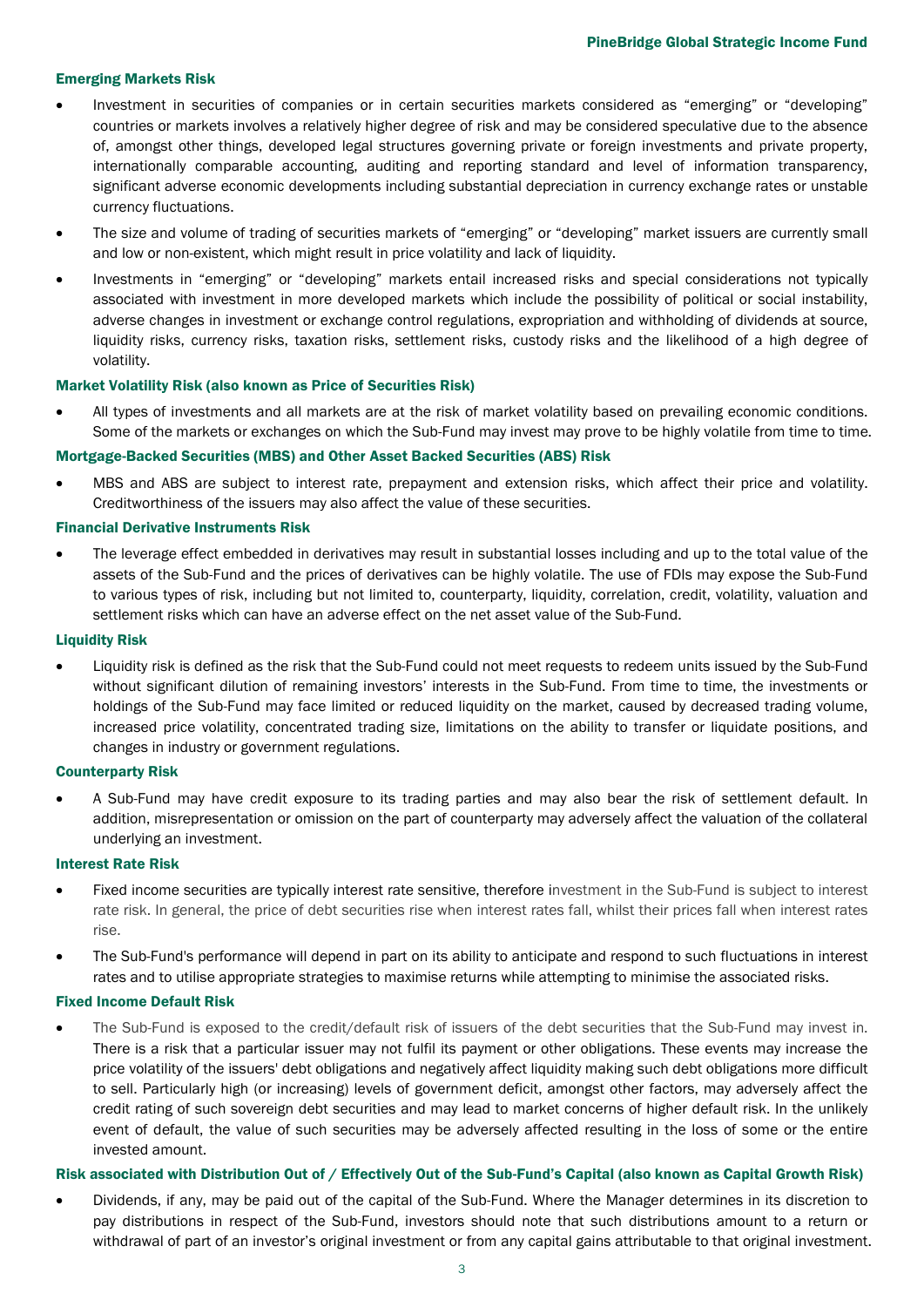- Such distributions may result in an immediate decrease in the net asset value of the Sub-Fund.
- Where a class is hedged, the distribution amount and net asset value may be adversely affected by currency fluctuations between the reference currency of the hedged class and the base currency of the Sub-Fund, resulting in an increase in the amount of distribution that is paid out of capital and hence a greater erosion of capital than other non-hedged classes.

#### Investment Loss Risk

- The instruments invested by the Sub-Fund may fall in value and therefore your investment in the Sub-Fund may suffer losses.
- The value of the Sub-Fund may be adversely affected by developments in political, economical and social conditions and policies of the markets in which it invests which may result in losses to your investment.
- Investment in the sub-Fund will not benefit from any deposit protection scheme.

#### Below Investment Grade Debt Securities Risk

- Issuers of high yield securities or below investment grade debt securities are often highly leveraged, so that their ability to service debt obligations during an economic downturn may be impaired. The risk of loss due to default in payment of interest or principal by such issuers is significantly greater than in the case of investment grade securities because such securities frequently are junior in the capital structure and so are paid after senior security holders.
- The market for below investment grade rated securities may be smaller and less active than that for higher quality securities which can adversely affect the price at which securities can be sold.
- Unrated debt securities are subject to risks similar to investments in non-investment grade debt securities. Investment in unrated debt securities means that the Sub-Fund must rely on the Investment Managers' credit assessment and where such assessment proves to be inaccurate, losses may be incurred.

#### Sovereign Debt Risk

- The Sub-Fund's investment in securities issued or guaranteed by governments may be exposed to political, social and economic risk. A government entity's willingness or ability to repay principal and interest due in a timely manner may be affected by its cash flow situation, the extent of its foreign reserves, the availability of sufficient foreign exchange on the date a payment is due, the relative size of the debt service burden to the economy as a whole, the government entity's policy towards the International Monetary Fund and the political constraints to which a government entity may be subject etc.
- In the event that a government entity defaults on its sovereign debt, holders of sovereign debt, including a Sub-Fund, may be requested to participate in the rescheduling of such debt and to extend further loans to the relevant government entity. Such events may negatively impact the performance of a Sub-Fund and the Sub-Fund may suffer significant losses when there is a default of sovereign debt issuers.

#### ETF and CIS Investment Risk

- The Sub-Fund may invest in Exchange Traded Funds ("ETFs") and/or Undertakings for Collective Investment ("UCIs"), which may include index funds. In addition to the fees, costs and expenses payable by a unitholder in the Sub-Fund, each investor may also indirectly bear a portion of the costs, fees and expenses of the underlying ETF and/or UCI, including management, investment management, performance, administration and other such expenses.
- Underlying funds (including REITs) invested in by the Sub-Fund may have different settlement cycles than that of the Sub- Fund. Thus, there may be mismatch between the two settlement cycles causing the Sub-Fund to use borrowing on a temporary basis to meet settlement obligations. This may result in charges being incurred by the Sub-Fund.
- At various times, the markets for securities purchased or sold by the underlying funds may be "thin" or illiquid, making purchases or sales at desired prices or in desired quantities difficult or impossible. This may indirectly affect the net asset value of the Sub-Fund.
- Investment in REITs may be subject to risks associated with the cyclical nature of real estate values, general and local economic conditions, increases in interest rates and other real estate capital market influences. Investors should note that insofar as the Sub-Fund invests directly in REITs, any dividend policy or dividend payout at the Sub-Fund level may not be representative of the dividend policy or dividend payout of the relevant underlying REIT. Hong Kong investors should also note that the relevant underlying REIT may not necessarily be authorised by the SFC in Hong Kong.
- The underlying funds selected by the Investment Managers may leverage and use FDI extensively, which in turn expose the Sub-Fund indirectly to risks associated with FDI and thus, increasing the risk of loss to the Sub-Fund.
- The Sub-Fund investing in Collective Investment Schemes will be subject to the risks associated with the underlying funds. The Sub-Fund does not have control of the investments of the underlying funds and there is no assurance that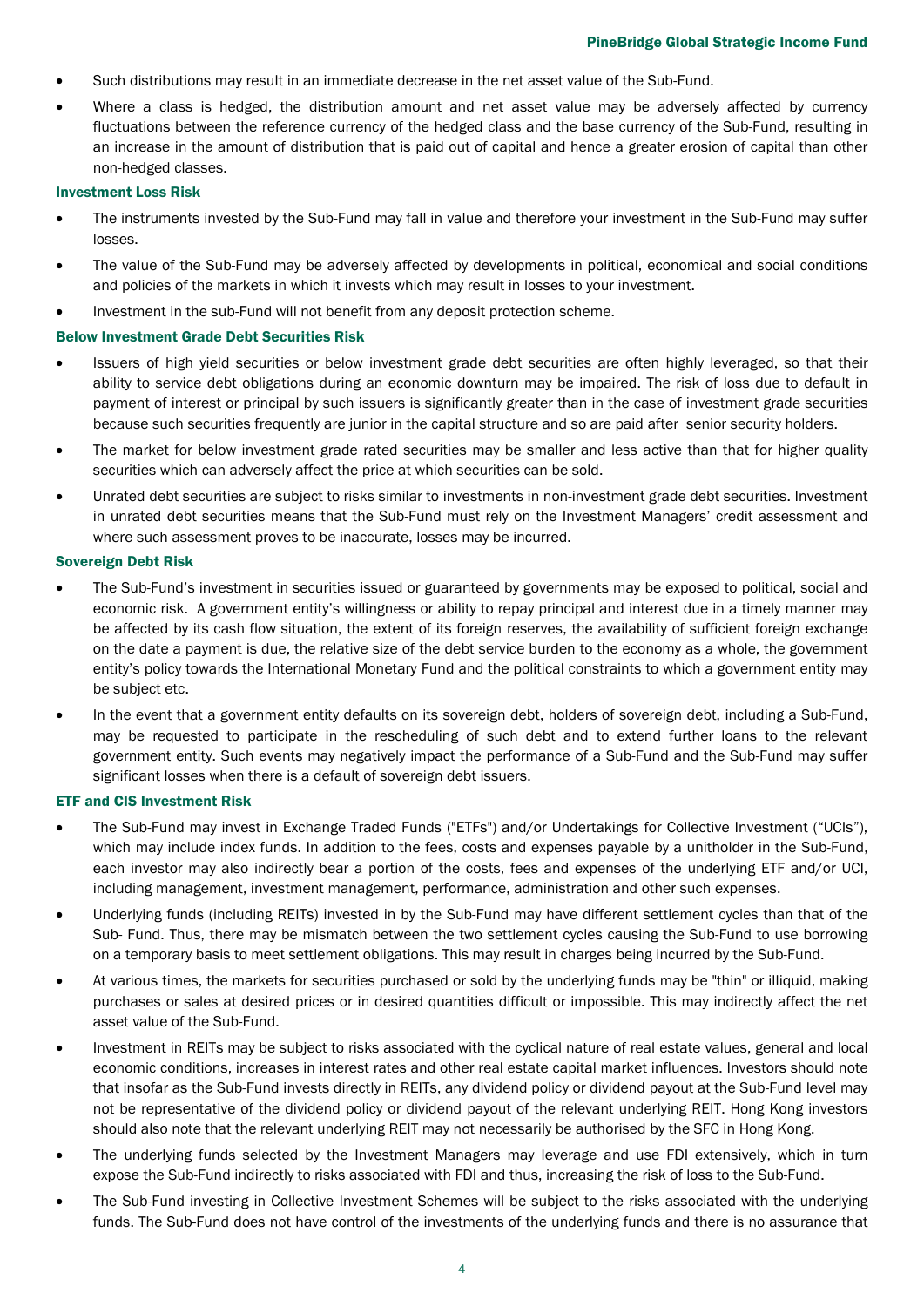the investment objective and strategy of the underlying funds will be successfully achieved which may have a negative impact to the net asset value of the Sub-Fund.

The underlying funds may not be regulated. There may be additional costs involved when investing into these underlying funds. There is also no guarantee that the underlying funds will always have sufficient liquidity to meet the investors' redemption requests.

## Convertible Bonds Risk

• Convertible bonds are a hybrid between debt and equity, permitting holders to convert their bond into shares in the company issuing the bond at a specified future date. As such, convertibles will be exposed to equity movement and greater volatility than straight bond investments. Investments in convertible bonds are subject to the same interest rate risk, credit risk, liquidity risk and prepayment risk associated with comparable straight bond investments.

## Risk associated with instruments with Loss-Absorption Features

- Debt instruments with loss-absorption features are subject to greater risks when compared to traditional debt instruments as such instruments are typically subject to the risk of being written down or converted to ordinary shares upon the occurrence of a trigger event (e.g., when the issuer is near or at the point of non-viability or when the issuer's capital ratio falls to a specified level), which are likely to be outside of the issuer's control. Such trigger events are complex and difficult to predict and may result in a significant or total reduction in the value of such instruments.
- In the event of the activation of a trigger, there may be potential price contagion and volatility to the entire asset class. Debt instruments with loss-absorption features may also be exposed to liquidity, valuation and sector concentration risk.
- Coupon payments on certain debt instruments are discretionary and may be cancelled by the issuer at any point, for any reason, and for any length of time.
- In relation to non-preferred senior debt instruments, while these instruments are generally senior to subordinated debts, they may be subject to write-down upon the occurrence of a trigger event and will no longer fall under the creditor ranking hierarchy of the issuer. This may result in total loss of principal invested.
- The Sub-Fund may invest in contingent convertible debt securities, commonly known as CoCos, which are highly complex and are of high risk. Upon the occurrence of the trigger event, CoCos may be converted into shares of the issuer (potentially at a discounted price), or may be subject to the permanent write-down to zero. Coupon payments on CoCos are discretionary and may be cancelled by the issuer at any point, for any reason, and for any length of time.

## ESG Risks

• The Sub-Fund is subject to environmental, social or governance ("ESG") related risks and sustainability risk. Sustainability risk is an ESG event or condition that, if it occurs, could cause an actual or a potential material negative impact on the value of the investment. Third party data may be used to determine ESG factors and are based on backward-looking analysis, and the data may be limited and subject to change. The categorisation of the Sub-Fund under the Regulation (European Union) 2019/2088 of the European Parliament and of the Council of 27 November 2019 on sustainability-related disclosures in the financial services sector may be affected by regulatory change or new technical standards/guidance coming into effect.



## HOW HAS THE SUB-FUND PERFORMED?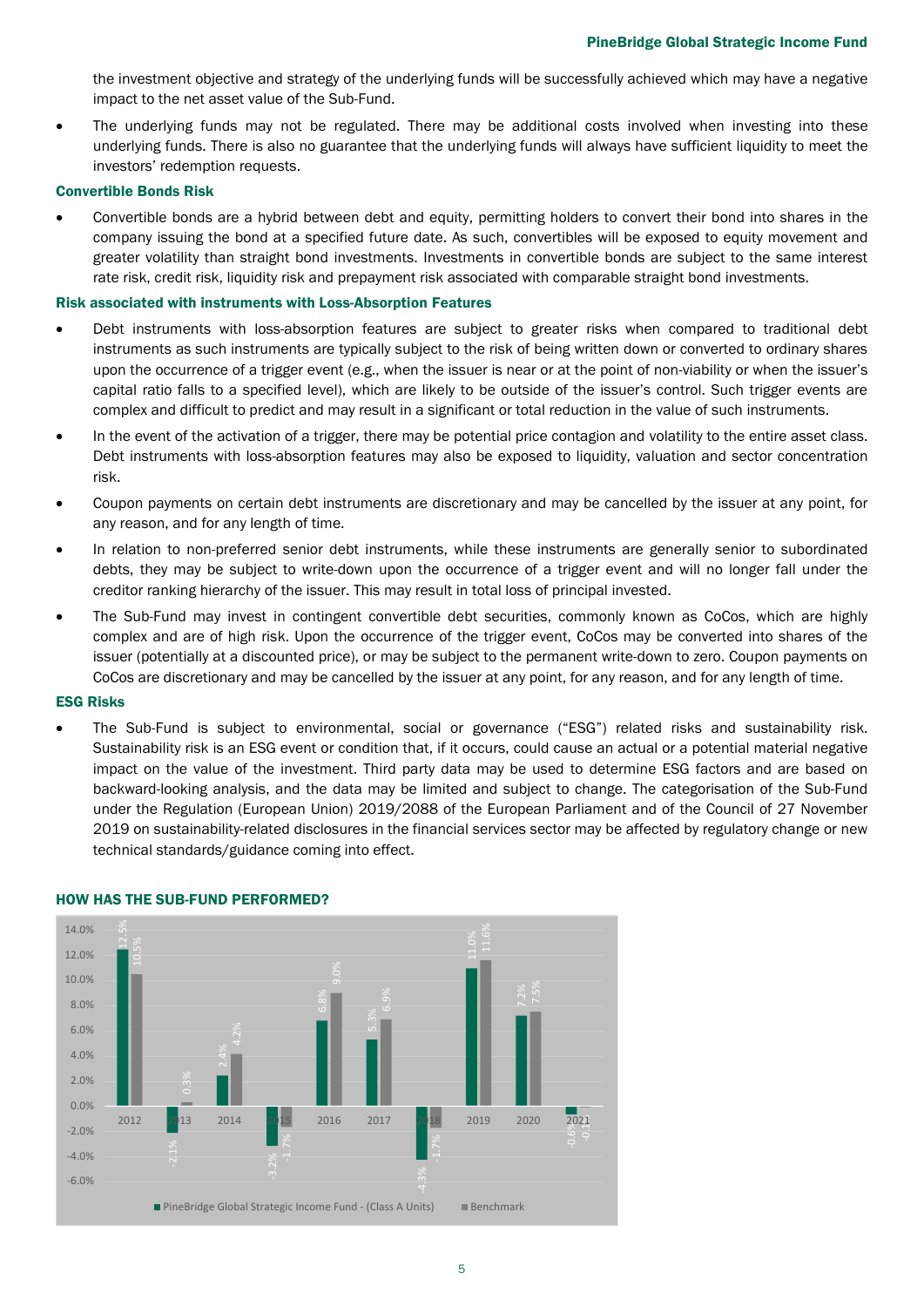- Past performance information is not indicative of future performance. Investors may not get back the full amount invested.
- The computation basis of the performance is based on the calendar year end, NAV-To-NAV, with dividend reinvested.
- These figures show by how much the unit class increased or decreased in value during the calendar year being shown. Performance data has been calculated in USD, including ongoing charges and excluding subscription fee and redemption fee you might have to pay.
- Class A is an active unit class available for Hong Kong retail investors. It has been chosen to be the representative unit class for disclosure of past performance information in this statement.
- Material Change to the Sub-Fund: From inception to 31 December 2010, the benchmark of the Sub-Fund was Barclays Capital US Aggregate Bond Index. From 1 January 2011, the benchmark of the Sub-Fund was changed to a blended index of 10% of the FTSE Non-USD World Government Bond Index (Unhedged) (Total Return), 35% of the Barclays Capital US Corporate High Yield 2% Issuer Capped Index (Total Return), 20% of the JP Morgan Emerging Markets Bond Index (EMBI) Global Diversified (Total Return) and 35% of the Barclays Capital US Aggregate Bond Index (Total Return). Such change was made because the Investment Managers of the Sub-Fund reasonably considered that such blended index was more reflective of the Sub-Fund's investment strategy than the previous benchmark and that such blended index had become the industry standard for the relevant exposure.
- The benchmark of the Sub-Fund is a blended index of 10% of the FTSE Non-USD World Government Bond Index (Unhedged) (Total Return), 35% of the Barclays Capital US Corporate High Yield 2% Issuer Capped Index (Total Return), 20% of the JP Morgan Emerging Markets Bond Index (EMBI) Global Diversified (Total Return) and 35% of the Barclays Capital US Aggregate Bond Index (Total Return). The FTSE Non-USD World Government Bond Index (Unhedged) (Total Return) is a market-capitalisation weighted index consisting of all WGBI countries except the United States and is stated in USD terms. The Barclays Capital US Corporate High Yield 2% Issuer Capped Index (Total Return) is an issuerconstrained version of the US Corporate High-Yield Index that covers the USD denominated, non-investment grade, fixed-rate, taxable corporate bond market. The Barclays Capital US Corporate High Yield 2% Issuer Capped Index (Total Return) follows the same index construction rules as the uncapped index but limits issuer exposures to a maximum 2% and redistributes the excess market value index-wide on a pro-rata basis. The JP Morgan Emerging Markets Bond Index (EMBI) Global Diversified (Total Return) tracks total returns for US dollar-denominated debt instruments issued by emerging markets sovereign and quasi-sovereign entities: it is uniquely weighted to limit the weights of those index countries with larger debt stocks by only including specified portions of eligible debt outstanding. The JP Morgan Emerging Markets Bond Index (EMBI) Global Diversified (Total Return) consists of regularly traded, liquid fixed rate, domestic currency government bonds to which international investors can gain exposure. The maximum weight to any country in the index is capped at 10%. The JP Morgan Emerging Markets Bond Index (EMBI) Global Diversified (Total Return) tracks U.S. dollar denominated debt issued by corporate entities in emerging market countries: the diversified version limits the weights of those index countries with larger debt stocks by only including specified portions of eligible debt outstanding. The Barclays Capital US Aggregate Bond Index (Total Return) represents securities that are SEC-registered, taxable and dollar-denominated. This index covers the US investment grade fixed rate bond market, with index components for government and corporate securities, mortgage pass - through securities and asset-backed securities.
- Sub-Fund launch date: 1 June 2006
- Class A launch date: 19 December 2007

## IS THERE ANY GUARANTEE?

This Sub-Fund does not have any guarantee. You may not get back the full amount of money you invest.

## WHAT ARE THE FEES AND CHARGES?

## Charges which may be payable by you

You may have to pay the following fees when dealing in the Units of the Sub-Fund.

| Fee                              | What you pay                                                                                                                                                                                                    |
|----------------------------------|-----------------------------------------------------------------------------------------------------------------------------------------------------------------------------------------------------------------|
| Subscription fee (sales charge)  | Up to 5.00% of the net asset value per unit of the subscription amount may be<br>charged (applicable to Class A, A4, A4D, A6H, A6HD, AD and ADC Units only;<br>currently nil for Class Y, Y4, Y6H and YD Units) |
| Switching fee (switching charge) | Up to 3.00% of the net asset value per unit of the units switched may be charged<br>(applicable to Class A, A4, A4D, A6H, A6HD, AD and ADC Units only; currently nil for                                        |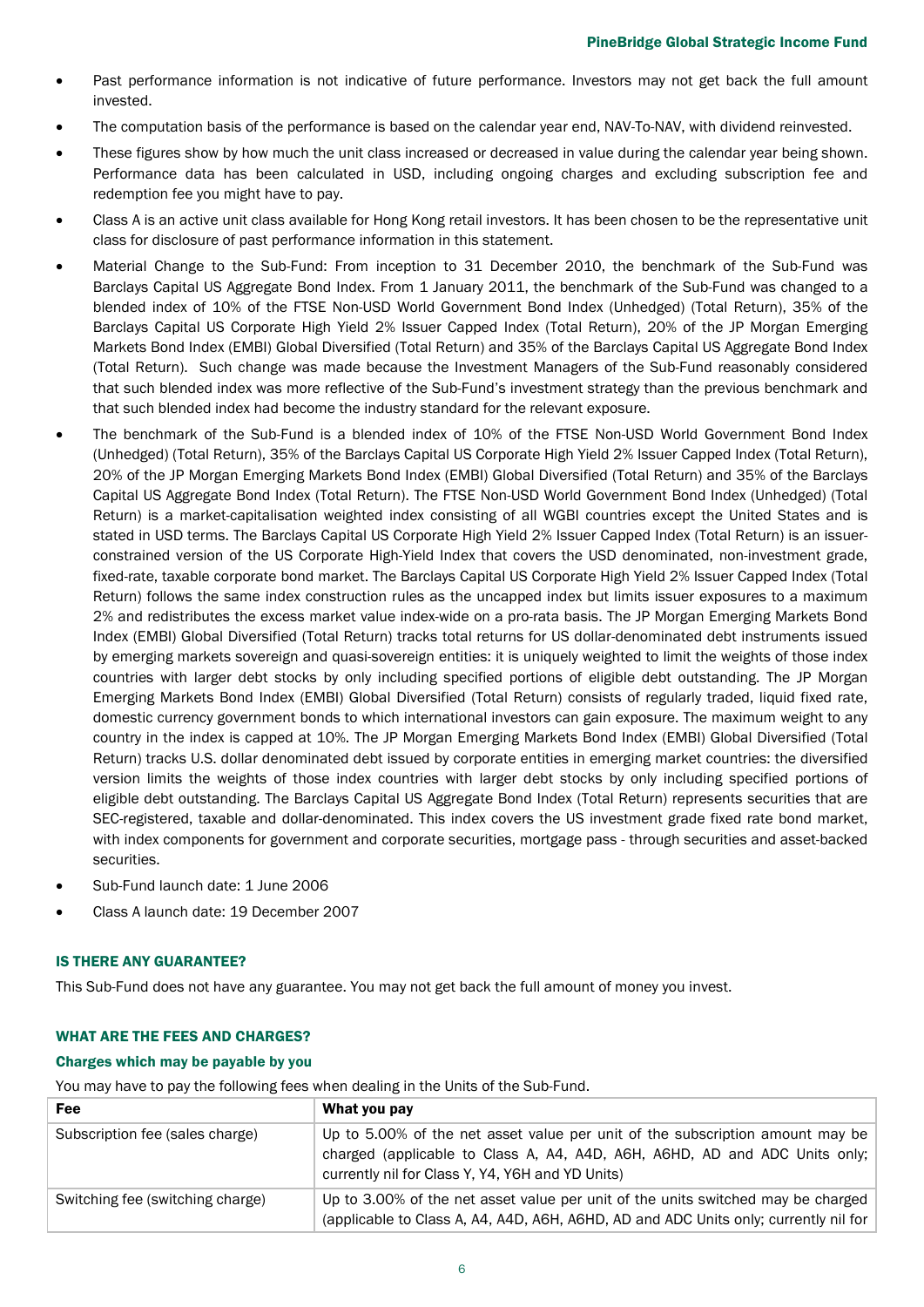| Redemption fee (redemption charge)<br>Up to 3.00% of the net asset value per unit of the units redeemed may be charged<br>(applicable to Class A, A4, A4D, A6H, A6HD, AD and ADC Units only; currently nil for<br>Class Y. Y4. Y6H and YD Units) |  |
|--------------------------------------------------------------------------------------------------------------------------------------------------------------------------------------------------------------------------------------------------|--|

## Ongoing fees payable by the Sub-Fund

The following expenses will be paid out of the Sub-Fund. They affect you because they reduce the return you get on your investments.

| Fee                                                    | Annual rate (as a % of the Sub-Fund's net asset value)                                                                                                                                                          |                            |  |
|--------------------------------------------------------|-----------------------------------------------------------------------------------------------------------------------------------------------------------------------------------------------------------------|----------------------------|--|
| Management fee                                         | Class A Units                                                                                                                                                                                                   | Up to 1.00% may be charged |  |
|                                                        | Class A4 Units                                                                                                                                                                                                  | Up to 1.00% may be charged |  |
|                                                        | Class A4D Units                                                                                                                                                                                                 | Up to 1.00% may be charged |  |
|                                                        | Class A6H Units                                                                                                                                                                                                 | Up to 1.00% may be charged |  |
|                                                        | <b>Class A6HD Units</b>                                                                                                                                                                                         | Up to 1.00% may be charged |  |
|                                                        | Class AD Units                                                                                                                                                                                                  | Up to 1.00% may be charged |  |
|                                                        | <b>Class ADC Units</b>                                                                                                                                                                                          | Up to 1.00% may be charged |  |
|                                                        | <b>Class Y Units</b>                                                                                                                                                                                            | Up to 0.90% may be charged |  |
|                                                        | Class Y4 Units                                                                                                                                                                                                  | Up to 0.90% may be charged |  |
|                                                        | Class Y6H Units                                                                                                                                                                                                 | Up to 0.90% may be charged |  |
|                                                        | Class YD Units                                                                                                                                                                                                  | Up to 0.90% may be charged |  |
| Custodian fee                                          | Not Applicable                                                                                                                                                                                                  |                            |  |
| Performance fee                                        | Not Applicable                                                                                                                                                                                                  |                            |  |
| Administration fee                                     | Up to 0.30% may be charged                                                                                                                                                                                      |                            |  |
| Trustee fee                                            | Up to 0.30% may be charged                                                                                                                                                                                      |                            |  |
| Unitholder servicing & maintenance<br>fee <sup>3</sup> | Class A Units                                                                                                                                                                                                   | 0.50%                      |  |
|                                                        | Class A4 Units                                                                                                                                                                                                  | 0.50%                      |  |
|                                                        | Class A4D Units                                                                                                                                                                                                 | 0.50%                      |  |
|                                                        | Class A6H Units                                                                                                                                                                                                 | 0.50%                      |  |
|                                                        | Class A6HD Units                                                                                                                                                                                                | 0.50%                      |  |
|                                                        | Class AD Units                                                                                                                                                                                                  | 0.50%                      |  |
|                                                        | <b>Class ADC Units</b>                                                                                                                                                                                          | 0.50%                      |  |
|                                                        | <b>Class Y Units</b>                                                                                                                                                                                            | nil                        |  |
|                                                        | Class Y4 Units                                                                                                                                                                                                  | nil                        |  |
|                                                        | Class Y6H Units                                                                                                                                                                                                 | nil                        |  |
|                                                        | <b>Class YD Units</b>                                                                                                                                                                                           | nil                        |  |
| Hong Kong Representative fee                           | Up to 0.05% per annum of the value of the Sub-Fund attributable to Hong Kong<br>investors introduced into the Sub-Fund by the Hong Kong Representative<br>(PineBridge Investments Asia Limited) may be charged. |                            |  |

## Other fees

You may have to pay other fees when dealing in the units of the Sub-Fund.

## ADDITIONAL INFORMATION

• The daily dealing cut-off time is 12:00 noon (Irish time) for subscription, redemption and switching orders to be received by the Administrative Agent. The Sub-Fund's next-determined net asset value per unit will be applied to each order. Please check with your distributor who may have a different internal dealing cut-off time.

<span id="page-6-0"></span><sup>&</sup>lt;sup>3</sup> The current annual rates may be increased up to a specified permitted maximum level as set out in the Prospectus of the Fund by giving not less than one month's prior notice to Unitholders.